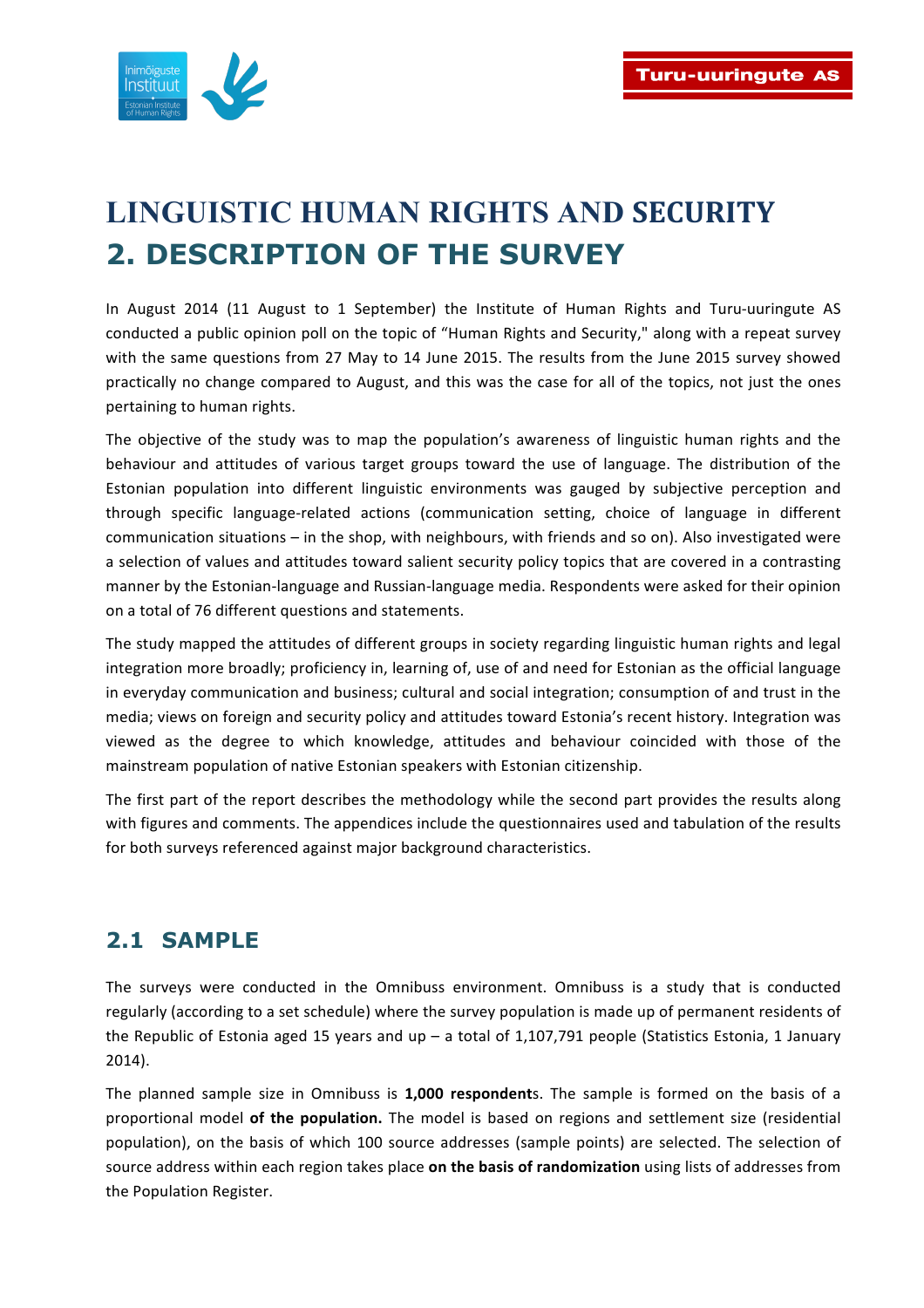

In addition to the primary Omnibuss sample, additional interviews were conducted with respondents who are native speakers of language other than Estonian. Enlarging the sample size allows the results from non-Estonian-speaking respondents to be analysed in greater detail. In total, 1,202 respondents were interviewed in August 2014 and 1,205 in June 2015.

The **youngest male rule** was applied in selecting the person to be interviewed at a given source address. That means that the youngest male household member aged at least 15 who is at home at the time of the survey is interviewed, and if no males are home, then the youngest female of at least 15 years of age is interviewed.

In addition, age quotas were also used in selecting respondents (a maximum of two people aged 50-59 and two people over the age of 60 were interviewed at each sample point). This method makes it more likely that categories of respondents less frequently at home (younger people, males) will be included in the sample, thus allowing the empirical sample to conform better to the actual age and gender structure in the general population.

Adhering to the proportional model of the general population is what makes the sample representative  $-$  in other words, it is possible to generalize the conclusions drawn from the study to Estonia's population in the relevant ages. The maximum margin of error in interviewing 1,000 people is not in excess of  $±3.10%$ , but the error may be greater for observations of smaller groups.

## **2.2 Survey procedure**

Face to face interviews were used as the survey method. The interviews were conducted in Estonian and Russian using tablet computers. Turu-uuringute AS interviewers with the relevant training were used.

The socio-demographic profile of the respondents is set forth in table 3. It includes the following characteristics: gender, age (according to age groups), education, ethnicity, citizenship, region, urban/rural. As the non-Estonian speakers were deliberately over-represented in the sample, they had to be de-weighted in order to obtain representative overall results. The tables in the appendices thus show only minimal differences in the percentages in the tables representing opinions of the entire population and the separate tables of for Estonian- and Russian-speaking respondents, as the data for all of Estonia is weighted to conform to the general model of the Estonian population, and the frequency tables solved for Estonian-speaking and Russian-speaking respondents are weighted according to the model of that respective population group.

Table 1 provides an overview of the results of the survey procedure (the number of addresses visited, reasons interviews did not take place).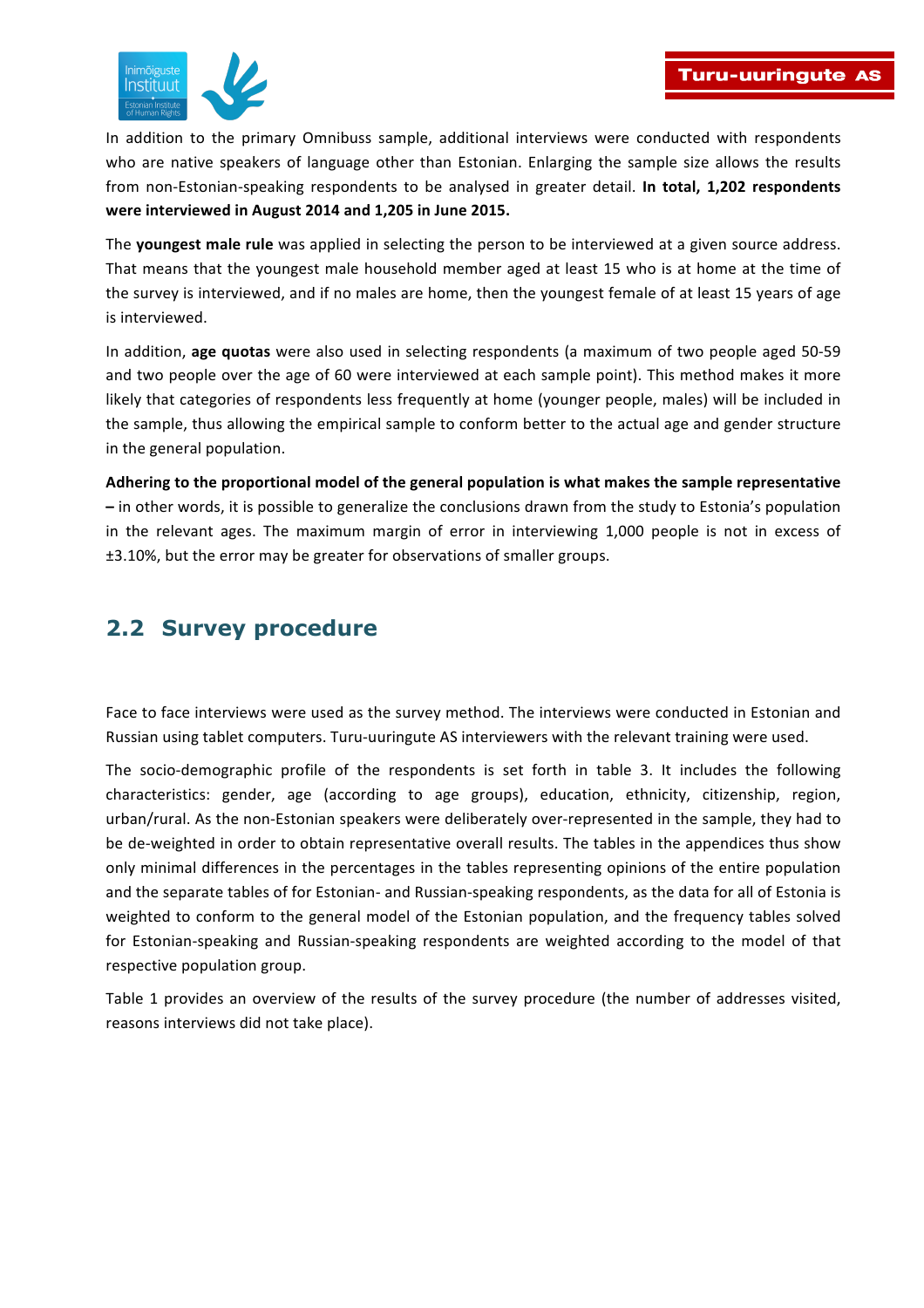

#### Table 1 – Results of the survey procedure

| Reasons why a given interview did not take place | June<br>2015 | <b>August</b><br>2014 |
|--------------------------------------------------|--------------|-----------------------|
| No one home                                      | 2649         | 2905                  |
| Refused contact                                  | 663          | 626                   |
| Household included no one in the target group    | 597          | 993                   |
| No one in target group home                      | 52           | 57                    |
| Person in target group declined interview        | 579          | 711                   |
| <b>Summary</b>                                   |              |                       |
| Repeat visits                                    | 847          | 1622                  |
| Survey forms removed from sample (defective)     | 2            |                       |
| Correctly filled-in survey forms                 | 1205         | 1202                  |
| Total addresses                                  | 6007         | 6494                  |

#### **Table 2 – Socio-demographic profile after weighting, %**

| <b>BACKGROUND DATA</b>                                                  | <b>AUGUST 2014</b><br>N=1202 | <b>JUNE 2015</b><br>$N = 1205$ |
|-------------------------------------------------------------------------|------------------------------|--------------------------------|
| <b>GENDER</b>                                                           |                              |                                |
| <b>Male</b>                                                             | 46%                          | 46%                            |
| <b>Female</b>                                                           | 54%                          | 54%                            |
| <b>AGE</b>                                                              |                              |                                |
| $15 - 24$                                                               | 14%                          | 13%                            |
| $25 - 34$                                                               | 17%                          | 17%                            |
| $35 - 49$                                                               | 24%                          | 24%                            |
| $50 - 64$                                                               | 24%                          | 24%                            |
| $65 - 74$                                                               | 11%                          | 11%                            |
| $75+$                                                                   | 10%                          | 11%                            |
| <b>EDUCATION</b>                                                        |                              |                                |
| <b>Primary or basic</b><br>education (9 <sup>th</sup> grade or<br>less) | 17%                          | 15%                            |
| <b>Secondary or vocational</b><br>secondary education                   | 58%                          | 60%                            |
| <b>Higher education</b>                                                 | 25%                          | 25%                            |
| <b>ETHNICITY</b>                                                        |                              |                                |